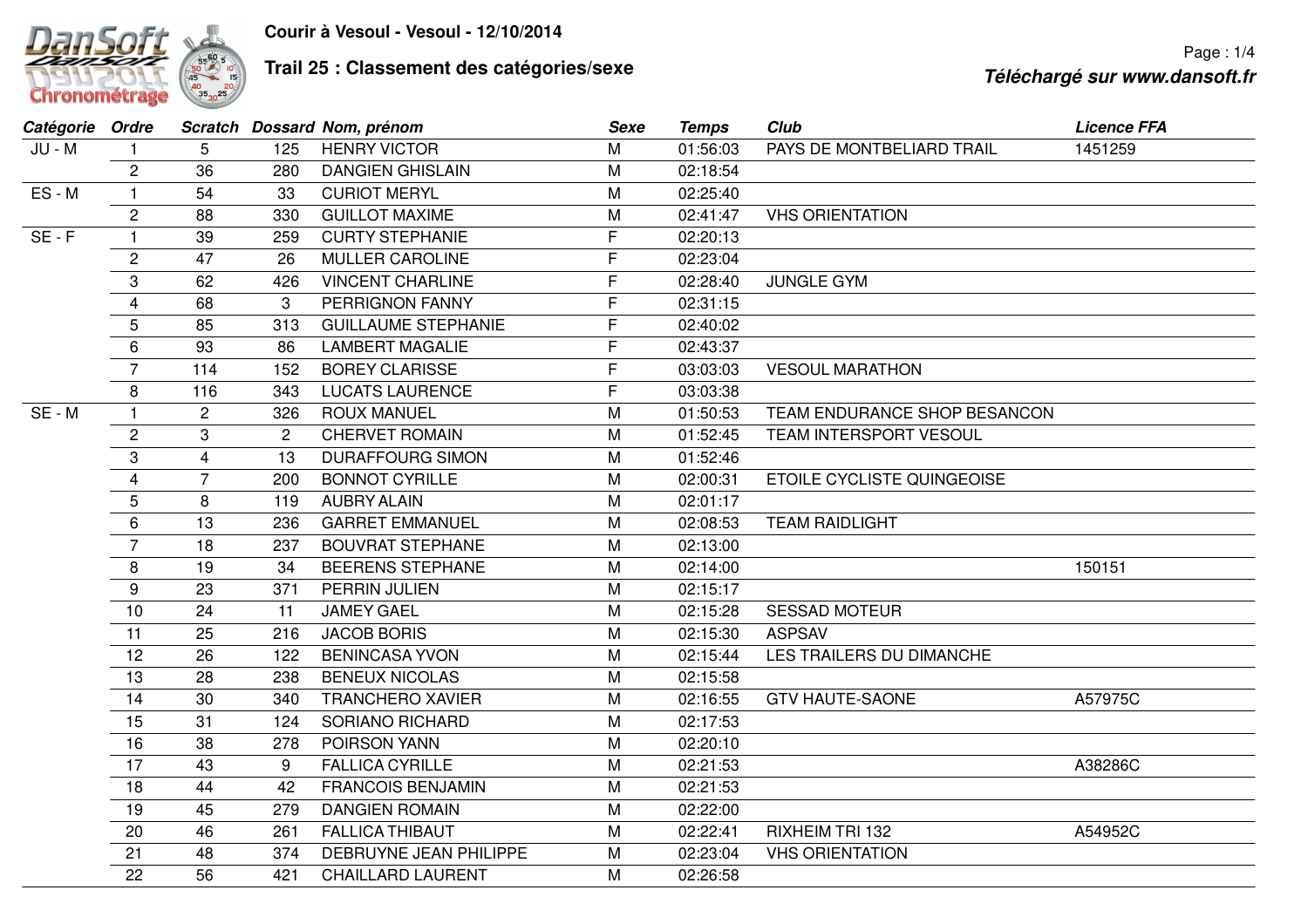

| Catégorie Ordre |                 |              |              | Scratch Dossard Nom, prénom | <b>Sexe</b> | <b>Temps</b> | Club                            | <b>Licence FFA</b> |
|-----------------|-----------------|--------------|--------------|-----------------------------|-------------|--------------|---------------------------------|--------------------|
| SE - M          | 23              | 57           | 302          | <b>MOLLARET NANS</b>        | М           | 02:27:14     | <b>CLUB ALPIN BESANCON</b>      |                    |
|                 | 24              | 65           | 75           | <b>COULOT CHARLELIE</b>     | M           | 02:30:43     |                                 |                    |
|                 | 25              | 69           | 316          | <b>REIS VICTOR</b>          | M           | 02:31:32     | <b>ESPRIT TRAIL HAUTE SAONE</b> |                    |
|                 | 26              | 72           | 69           | <b>MAIRE JULIEN</b>         | M           | 02:34:11     |                                 |                    |
|                 | 27              | 78           | 201          | <b>CARMANTRAND MATHIEU</b>  | M           | 02:35:25     |                                 |                    |
|                 | 28              | 82           | 378          | PARIS BERTRAND              | M           | 02:39:06     | <b>GTV HAUTE-SAONE</b>          |                    |
|                 | 29              | 84           | 88           | <b>RUEDA SERGIO</b>         | M           | 02:39:35     |                                 |                    |
|                 | 30              | 89           | 17           | <b>LARTIGUE FABIEN</b>      | M           | 02:41:59     |                                 |                    |
|                 | 31              | 90           | 435          | <b>RAILLARD LUDOVIC</b>     | М           | 02:42:48     | <b>TEAM SPORT CIMES</b>         |                    |
|                 | 32              | 92           | 397          | <b>CHARLES DAVID</b>        | M           | 02:42:48     |                                 |                    |
|                 | 33              | 96           | 199          | <b>MERLE YANN</b>           | M           | 02:45:20     |                                 |                    |
|                 | 34              | 102          | 72           | <b>TAMIN SYLVAIN</b>        | M           | 02:47:36     |                                 |                    |
|                 | 35              | 103          | 35           | <b>LAHNIN ADIL</b>          | M           | 02:47:38     | RUNNING IN MOROCCO              |                    |
|                 | 36              | 104          | 14           | <b>DEPELCHIN NICOLAS</b>    | M           | 02:47:55     |                                 |                    |
|                 | 37              | 110          | 222          | <b>LAFOUGE ROMAIN</b>       | M           | 02:56:52     | <b>ASPSAV</b>                   |                    |
|                 | 38              | 112          | 386          | NACCARATO GIULIANO          | M           | 03:01:07     |                                 |                    |
|                 | 39              | 113          | 19           | <b>ABRUZZI MARC</b>         | M           | 03:01:45     |                                 |                    |
| M1 - F          | $\mathbf{1}$    | 61           | 120          | <b>BONNOT SOPHIE</b>        | F           | 02:28:21     | <b>ASPTT BELFORT TRAIL</b>      |                    |
|                 | $\overline{c}$  | 67           | 211          | <b>MERLIER NATHALIE</b>     | F           | 02:30:58     | TEAM INTERSPORT BESANCON        |                    |
|                 | 3               | 71           | 63           | <b>DEFRAIN MARIE FRANCE</b> | F           | 02:34:00     |                                 |                    |
|                 | $\overline{4}$  | 111          | 5            | <b>MAHON LAURENCE</b>       | F           | 02:57:13     |                                 |                    |
|                 | $5\phantom{.0}$ | 119          | 392          | <b>BERTOT MARIE PIERRE</b>  | F           | 03:26:10     | <b>VHS ORIENTATION</b>          |                    |
|                 | 6               | 121          | 409          | <b>COLIN LAURENCE</b>       | F           | 03:31:01     |                                 | T190341            |
| M1 - M          |                 | $\mathbf{1}$ | $\mathbf{1}$ | PERRIGNON ARNAUD            | M           | 01:48:59     | <b>TEAM ASICS TRAIL</b>         |                    |
|                 | $\overline{c}$  | 6            | 301          | <b>RIGOLLOT PASCAL</b>      | M           | 01:58:06     | TEAM INTERSPORT VESOUL          |                    |
|                 | 3               | 9            | 213          | <b>JACQUIN DENIS</b>        | M           | 02:03:46     | TEAM INTERSPORT VESOUL          |                    |
|                 | $\overline{4}$  | 11           | 136          | <b>GARRET SAMUEL</b>        | M           | 02:07:07     |                                 |                    |
|                 | $5\phantom{.0}$ | 14           | 91           | ROSE ORPHEE                 | M           | 02:09:49     |                                 | 510723             |
|                 | 6               | 15           | 160          | <b>VUILLEMOT STEPHANE</b>   | M           | 02:10:09     | <b>VESOUL MARATHON</b>          |                    |
|                 | $\overline{7}$  | 16           | 440          | <b>JEANNIN THIERRY</b>      | M           | 02:10:17     | <b>VELO CLUB LURON</b>          | 311478             |
|                 | 8               | 17           | 151          | <b>FERRY CLAUDE</b>         | M           | 02:10:42     |                                 |                    |
|                 | 9               | 20           | 390          | <b>KARASZ JEAN PHILIPPE</b> | M           | 02:14:13     | <b>LASCHM</b>                   |                    |
|                 | 10              | 21           | 64           | <b>TARBY PASCAL</b>         | M           | 02:14:53     |                                 |                    |
|                 | 11              | 22           | 92           | <b>KREBS DIDIER</b>         | M           | 02:15:16     |                                 |                    |
|                 |                 |              |              |                             |             |              |                                 |                    |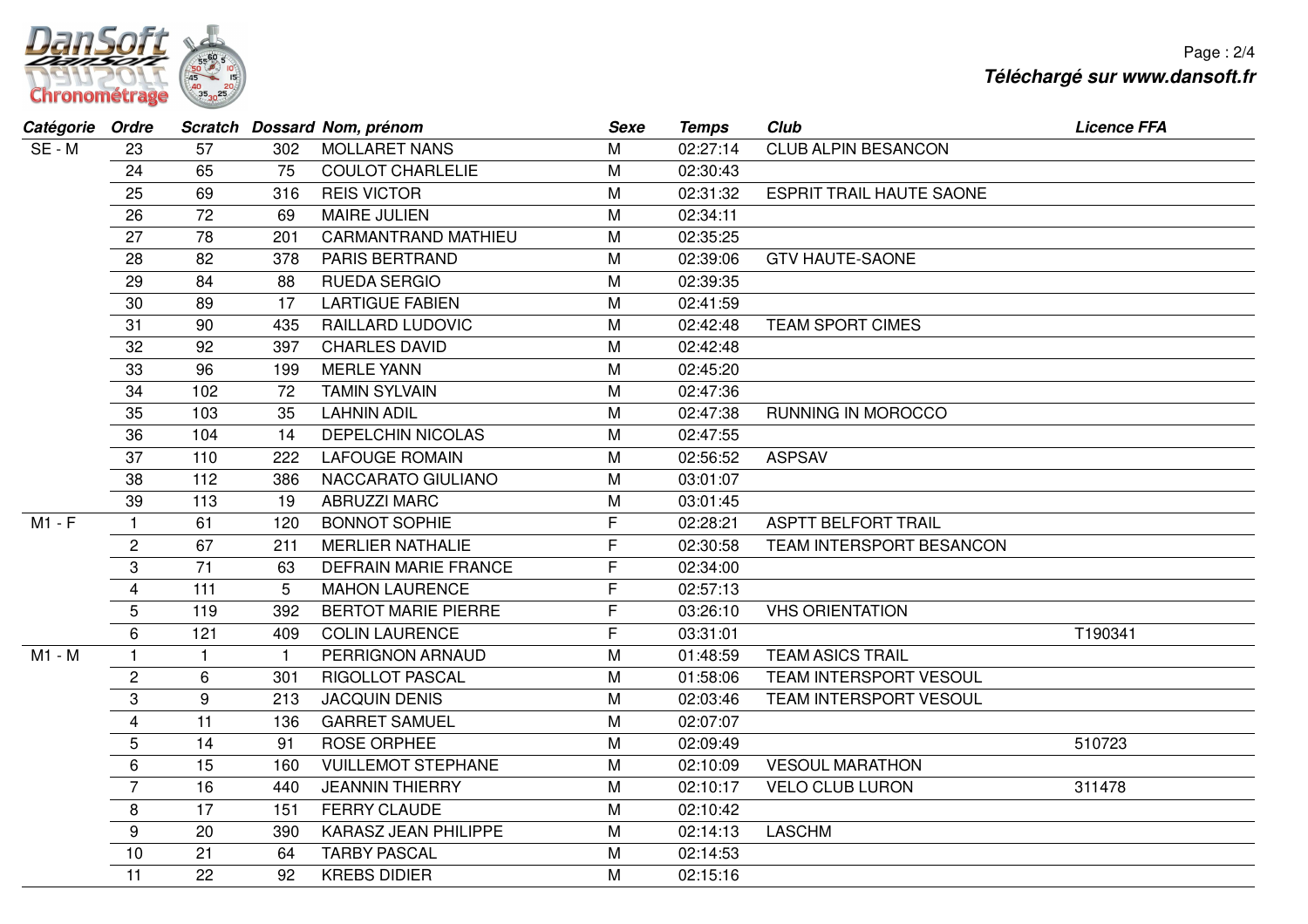

| Catégorie Ordre |              |     |     | Scratch Dossard Nom, prénom  | <b>Sexe</b> | <b>Temps</b> | Club                            | <b>Licence FFA</b> |
|-----------------|--------------|-----|-----|------------------------------|-------------|--------------|---------------------------------|--------------------|
| M1 - M          | 12           | 27  | 342 | <b>BOUVRAT FREDERIC</b>      | M           | 02:15:52     |                                 |                    |
|                 | 13           | 29  | 111 | <b>GALIZZI CYRIL</b>         | M           | 02:16:22     | <b>CYRIL GALIZZI</b>            |                    |
|                 | 14           | 33  | 153 | <b>BRULTEY PATRICK</b>       | M           | 02:17:58     | <b>VESOUL MARATHON</b>          |                    |
|                 | 15           | 34  | 158 | NARJOZ CYRIL                 | M           | 02:18:39     | <b>VESOUL MARATHON</b>          |                    |
|                 | 16           | 35  | 307 | <b>VOIRIN CEDRIC</b>         | M           | 02:18:49     |                                 |                    |
|                 | 17           | 40  | 108 | <b>CASSARD CHRISTOPHE</b>    | M           | 02:20:35     | A CHACUN SON EVEREST            |                    |
|                 | 18           | 41  | 229 | ROBERT JEAN CLAUDE           | M           | 02:21:13     |                                 |                    |
|                 | 19           | 42  | 215 | <b>OUDOT PASCAL</b>          | M           | 02:21:34     | <b>ASPSAV</b>                   |                    |
|                 | 20           | 49  | 262 | <b>DIZIAIN CEDRIC</b>        | M           | 02:23:38     |                                 | A37822C            |
|                 | 21           | 55  | 154 | <b>BILLERY PASCAL</b>        | M           | 02:26:35     | <b>VESOUL MARATHON</b>          |                    |
|                 | 22           | 58  | 18  | <b>BRUNNER PIERRE</b>        | M           | 02:28:01     | CSV                             |                    |
|                 | 23           | 59  | 123 | PASCAL ANTHONY               | M           | 02:28:04     |                                 |                    |
|                 | 24           | 60  | 224 | <b>AGNELOT DAVID</b>         | M           | 02:28:12     | <b>ASPSAV</b>                   |                    |
|                 | 25           | 64  | 425 | ROBERT CYRILLE               | M           | 02:29:53     |                                 |                    |
|                 | 26           | 70  | 84  | <b>DANIEL CHRISTOPHE</b>     | M           | 02:33:45     | <b>JUNGLE GYM</b>               |                    |
|                 | 27           | 73  | 65  | <b>BINET CHRISTOPHE</b>      | M           | 02:34:11     |                                 |                    |
|                 | 28           | 75  | 239 | <b>MOROT PASCAL</b>          | M           | 02:34:49     |                                 |                    |
|                 | 29           | 76  | 107 | <b>GAVOILLE JEROME</b>       | M           | 02:35:10     | <b>GTV HAUTE-SAONE</b>          | A38288             |
|                 | 30           | 77  | 408 | <b>GONET FLORENT</b>         | M           | 02:35:16     |                                 |                    |
|                 | 31           | 79  | 348 | <b>BOSC DANIEL</b>           | M           | 02:35:37     |                                 |                    |
|                 | 32           | 80  | 101 | <b>ARRIGONI FRANCK</b>       | M           | 02:36:39     | <b>TEAM RAIDLIGHT</b>           |                    |
|                 | 33           | 83  | 62  | <b>BEURTHEY JEROME</b>       | M           | 02:39:07     |                                 |                    |
|                 | 34           | 87  | 8   | <b>MYOTTE DUQUET LAURENT</b> | M           | 02:41:18     |                                 |                    |
|                 | 35           | 91  | 399 | <b>JEANMOUGIN LIONNEL</b>    | M           | 02:42:48     |                                 |                    |
|                 | 36           | 94  | 87  | <b>BERCAND MANUEL</b>        | M           | 02:43:38     | <b>LUXEUIL ATHLE 70</b>         | 1624012            |
|                 | 37           | 95  | 162 | <b>MYOTTE DUQUET GILLES</b>  | M           | 02:44:27     | <b>VESOUL MARATHON</b>          |                    |
|                 | 38           | 97  | 41  | <b>LOPES CARL</b>            | M           | 02:45:27     | <b>ESPRIT TRAIL HAUTE SAONE</b> |                    |
|                 | 39           | 98  | 295 | <b>BEL FRANCK</b>            | M           | 02:45:28     | <b>ESPRIT TRAIL HAUTE SAONE</b> |                    |
|                 | 40           | 100 | 331 | <b>GUILLOT BRUNO</b>         | M           | 02:45:51     | <b>VHS ORIENTATION</b>          |                    |
|                 | 41           | 105 | 424 | <b>BERNET CHRISTOPHE</b>     | M           | 02:49:01     |                                 |                    |
|                 | 42           | 115 | 155 | <b>GUILLAUME CHRISTOPHE</b>  | M           | 03:03:03     | <b>VESOUL MARATHON</b>          |                    |
|                 | 43           | 120 | 81  | HUMBRECHT JEAN CHRISTOPHE    | ${\sf M}$   | 03:27:11     | <b>COURIR LE MONDE</b>          |                    |
| M2 - M          | $\mathbf{1}$ | 10  | 312 | <b>BAVEREL JEAN MARIE</b>    | M           | 02:06:21     | <b>ASTB</b>                     |                    |
|                 | $\mathbf{2}$ | 12  | 311 | <b>NACHIN GILLES</b>         | M           | 02:08:42     | <b>CC ETUPES</b>                | 11 25 0            |
|                 |              |     |     |                              |             |              |                                 |                    |